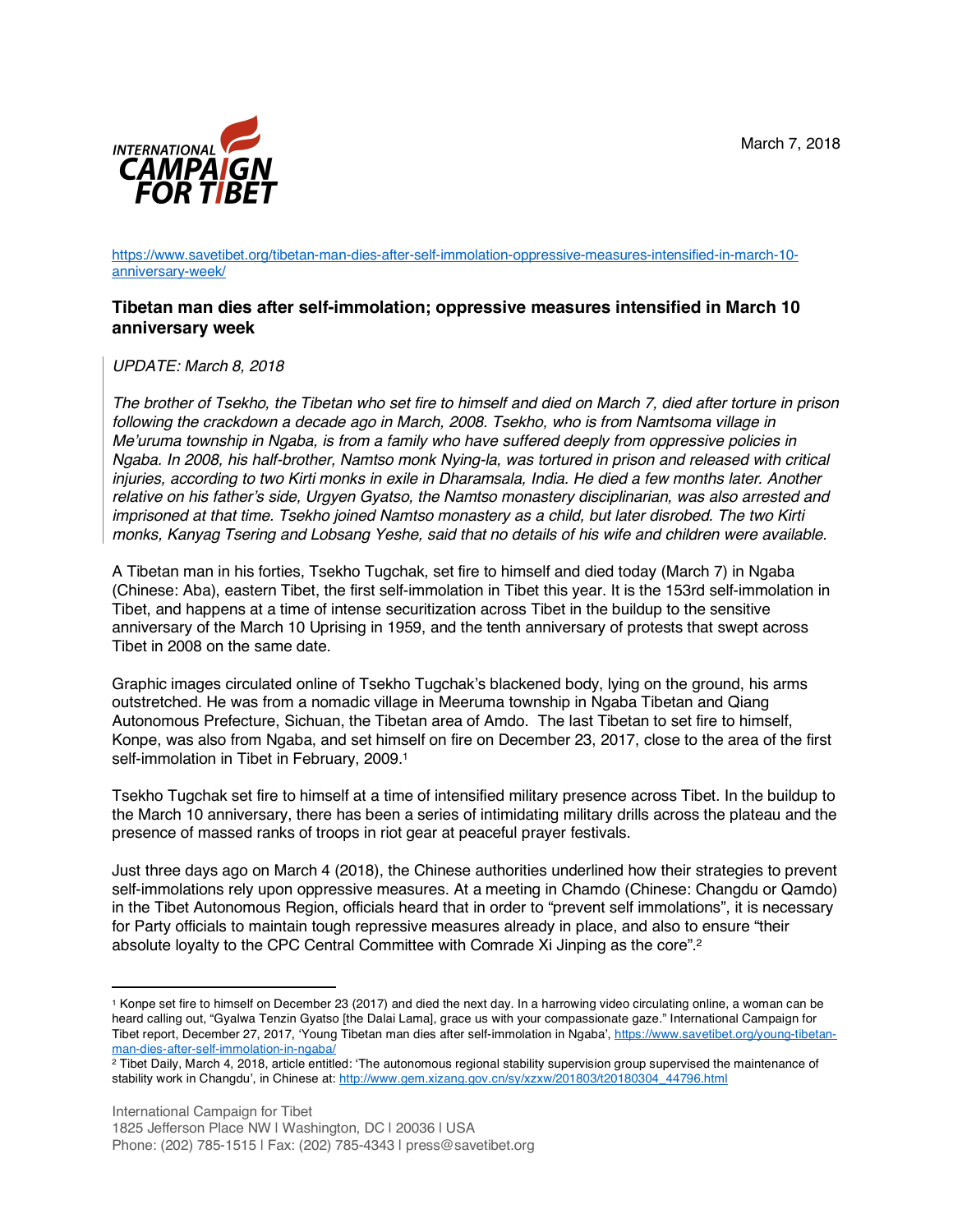Matteo Mecacci, President of the International Campaign for Tibet, said: "Since the wave of selfimmolations in Tibet began in Ngaba, Tsekho Tugchak's home area, the Chinese authorities have responded by intensifying the military buildup and repression. While the whole area is under lockdown and all Tibetans who dare to share information with the outside world are at risk of imprisonment, the reasons of Tseko's self-immolation are not yet known. It is unthinkable that China can continue to block all independent investigations and requests of access to Tibet and impose a regime of fear and repression . On March 7, the UN High Commissioner for Human Rights Zeid Ra'ad Al Hussein denounced once again the Chinese Government's failure to respect the rights of the Tibetan people. It is high time to hold the Chinese Government accountable for all 153rd self-immolations that have taken place in Tibet since 2009."

## **Heavy securitization in Tibet and the message from the Party on self-immolations**

The presence of a senior Party official and massed ranks of troops at Kumbum monastery on March 2 (2018) at the same time as a prayer festival, the Monlam Chenmo, sent an uncompromising message on the Party's tough line as the March 10 anniversary approaches.<sup>3</sup> It also underlined how in the current political climate, peaceful religious practice in Tibet is frequently conflated with threats to 'national security'.

Wang Zhengsheng, head of the Public Security Bureau and Deputy Governor of Qinghai, chose the occasion of the prayer festival at Kumbum on March 2 to inspect troops, and "to study and instruct all aspects of security work and deployment" at the ancient Tibetan Buddhist monastery on March 2. The state media detailed Wang's visit to the main square at Kumbum, making it clear that the purpose of the visit was not to admire the traditional butter sculpture but to view the "emergency deployment of police and soldiers on duty" as well as Party cadres, highlighting the Party's "relentless struggle" in Tibet.<sup>4</sup>

Also this week the Chinese state media released images of military drills in Lhasa, Nagchu (Chinese: Naqu) and Lhokha (Chinese: Shannan) in the Tibet Autonomous Region, a ritualized display this year held in three different areas that has become an annual routine in the buildup to March 10.<sup>5</sup>

In Nagchu, Vice Executive Chair of the TAR Jiang Jie addressed troops in militaristic language, speaking about the need to "achieve decisive victory" in the war against "hostile elements". Images posted on state media from the military exercises on March 4 showed massed ranks of troops and special forces, including the fire brigade, and armored vehicles.6

Jiang Jie stressed the need for "absolute loyalty" to Xi Jinping, and for troops to abide by his instructions to "safeguard the 'northern Gate' of the Tibet Autonomous Region". He said that troops based in Tibet must "resolutely fight the people's war, and build a strong wall of steel to fight against separatism."

Images of a 'mobilization drill' in Lhokha on March 1 were posted on Chinese state media on March 3 (2018), depicting ranks of senior commanders, Party officials, troops, armored vehicles, fire engines, personnel carriers, and armed patrol vehicles. The state media report stated that armed patrols were going to be conducted in "densely populated urban areas" following the meeting.<sup>7</sup>

 $\overline{a}$ 

<sup>3</sup> For images, see International Campaign for Tibet report, 'Images of repression and resilience in Tibet on day of miracles', March 3, 2018, https://www.savetibet.org/images-of-repression-and-resilience-from-tibet-on-day-of-miracles/

<sup>4</sup> Extracts translated from the Chinese by ICT, March 3, 2018, http://epaper.tibet3.com/qhrb/html/2018-03/03/content\_491108.htm <sup>5</sup> International Campaign for Tibet report, 'Wall of Steel in Tibet in major military drill in buildup to March 10 anniversary', March 5, 2018, http://www.savetibet.org/wall-of-steel-in-tibet-with-major-military-drill-in-buildup-to-march-10-anniversary/

<sup>&</sup>lt;sup>6</sup> Published by the Naqu Public Security Department on March 5, 2018, in Chinese at: http://www.xzgat.gov.cn/dsdt/11098.jhtml <sup>7</sup> Chinese state media, March 3, 2018, http://www.xzsnw.com/gov/ldhd/137339.html